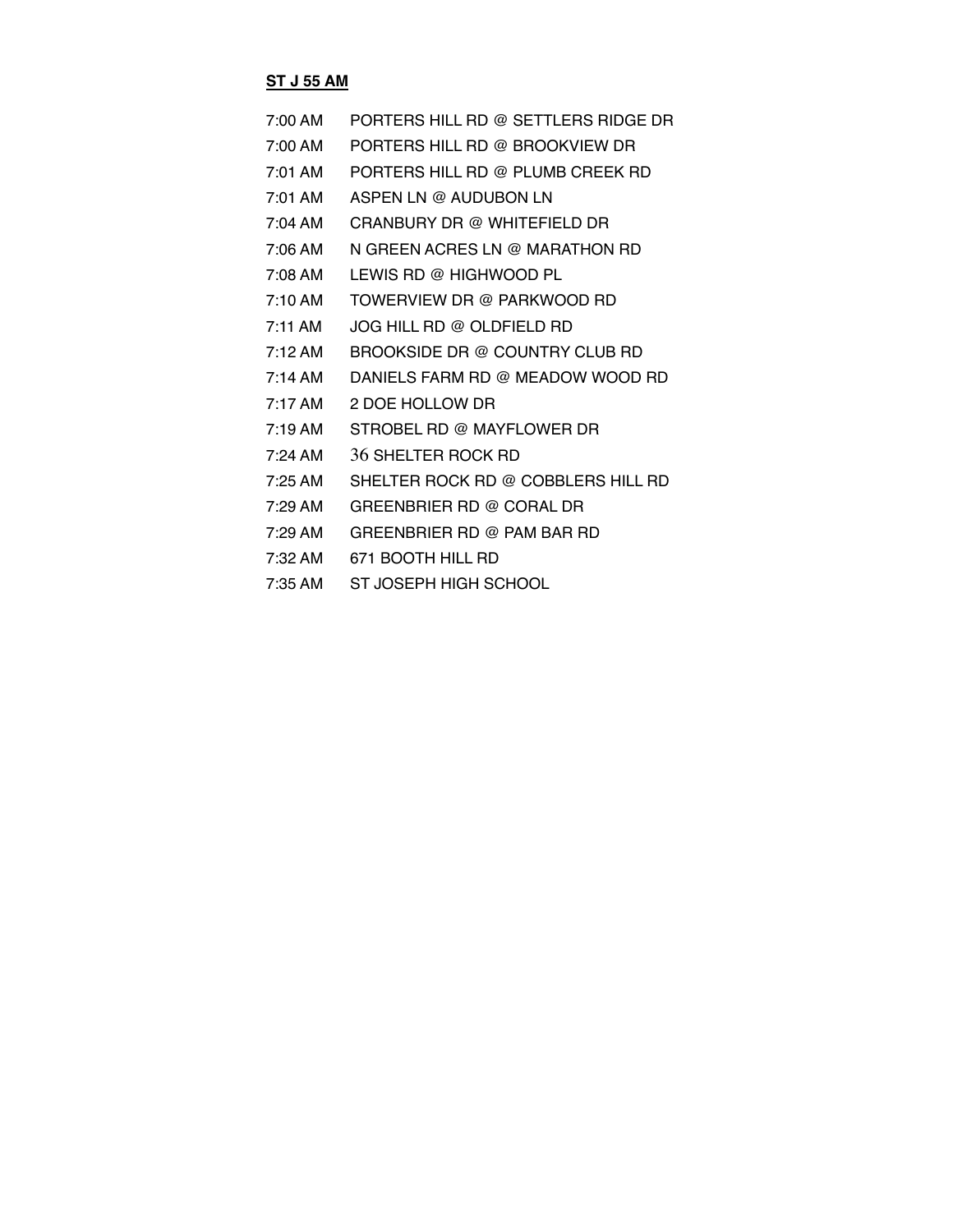## **ST J 56 AM**

| 6:44 AM             | MONROE TPKE @ WOODLAND HILLS DR               |
|---------------------|-----------------------------------------------|
| 6:48 AM             | KENT LN @ KITCHER CT                          |
| $6:50 \text{ AM}$   | MADISON AVE @ FARMSTEAD LN SOUTH/5099 MADISON |
| $6:51$ AM           | 46 SAXONY DR                                  |
| $6:52 \, \text{AM}$ | NORMANDY RD @ SURREY LN                       |
| $6:52 \, \text{AM}$ | SURREY IN @ OLD TREE FARM IN                  |
| $6:57$ AM           | FAWN MEADOW DR @ MALLETT DR                   |
| $6:59$ AM           | WESTFIELD DR @ BULL FROG LN                   |
| $6:59$ AM           | HORSE TAVERN RD @ CRABAPPLE RD                |
| 7:00 AM             | HERITAGE DR @ CAPTAIN'S WALK                  |
| $7:01$ AM           | <b>HERITAGE DR @ WENDOVER RD</b>              |
| $7:02 \, \text{AM}$ | SEELEY RD @ COLONIAL DR                       |
| $7:04 \text{ AM}$   | THREE TREES LN @ HILLS POINT RD               |
| $7:05 \text{ AM}$   | HILLS POINT RD @ MERRIMAC DR                  |
| 7:09 AM             | DRIFTWOOD LN @ HIGHFIELD DR                   |
| $7:13$ AM           | STONEHOUSE RD @ GATEHOUSE RD                  |
| $7:17 \text{ AM}$   | CLEMENS AVE @ MEADOWVIEW DR WEST              |
| $7:19$ AM           | LYNWOOD DR @ RIDGEVIEW AVE                    |
| $7:22 \text{ AM}$   | FLLIOTT RD @ MULBERRY                         |
| $7:35$ AM           | ST JOSEPH HIGH SCHOOL                         |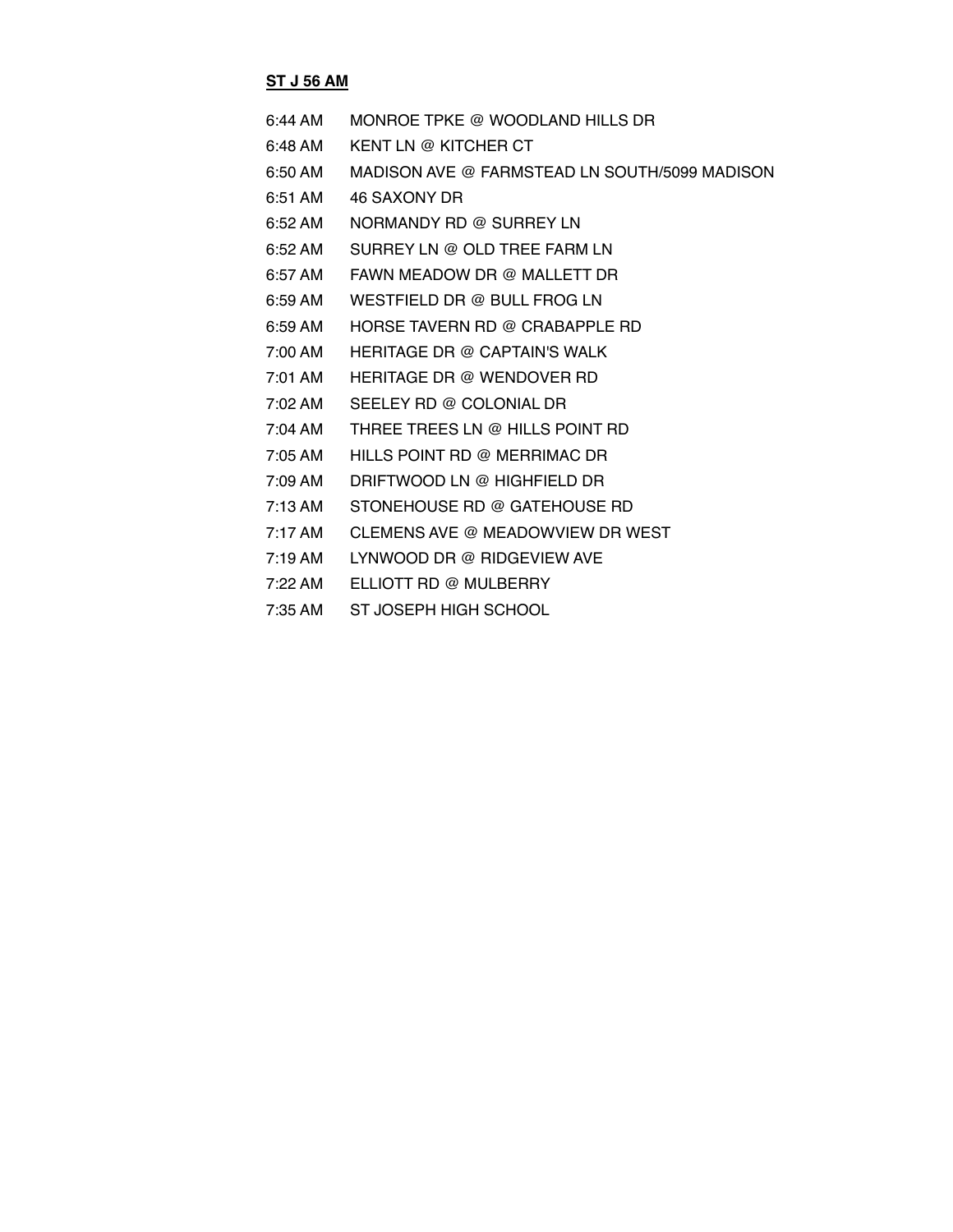# **ST J 57 AM**

| 6:48 AM           | <b>FDMOND ST @ PARK LN</b>       |
|-------------------|----------------------------------|
| 6:49 AM           | CANOE BROOK RD @ PARK LN         |
| 6:50 AM           | LANTERN HILL RD @ GLEN SPRING DR |
| 6:52 AM           | COTTAGE ST @ WESTWOOD RD         |
| 6:56 AM           | BLACKHOUSE RD @ WAKELEY ST       |
| 6:59 AM           | WILLIAMS RD @ KOGER RD           |
| 7:03 AM           | OLD TOWN RD @ HORSESHOE DR       |
| 7:08 AM           | WOOLSLEY AVE @ BLACKSTONE RD     |
| 7:08 AM           | WOOLSLEY AVE @ WHITE OAK RD      |
| 7:09 AM           | EVERGREEN LN @ BLACKSTONE RD     |
| $7:10 \text{ AM}$ | CRAIG LN @ SCOTT LN              |
| $7:13 \text{ AM}$ | JEROME AVE @ MACARTHUR RD        |
| $7.22 \text{ AM}$ | ST JOSEPH HIGH SCHOOL            |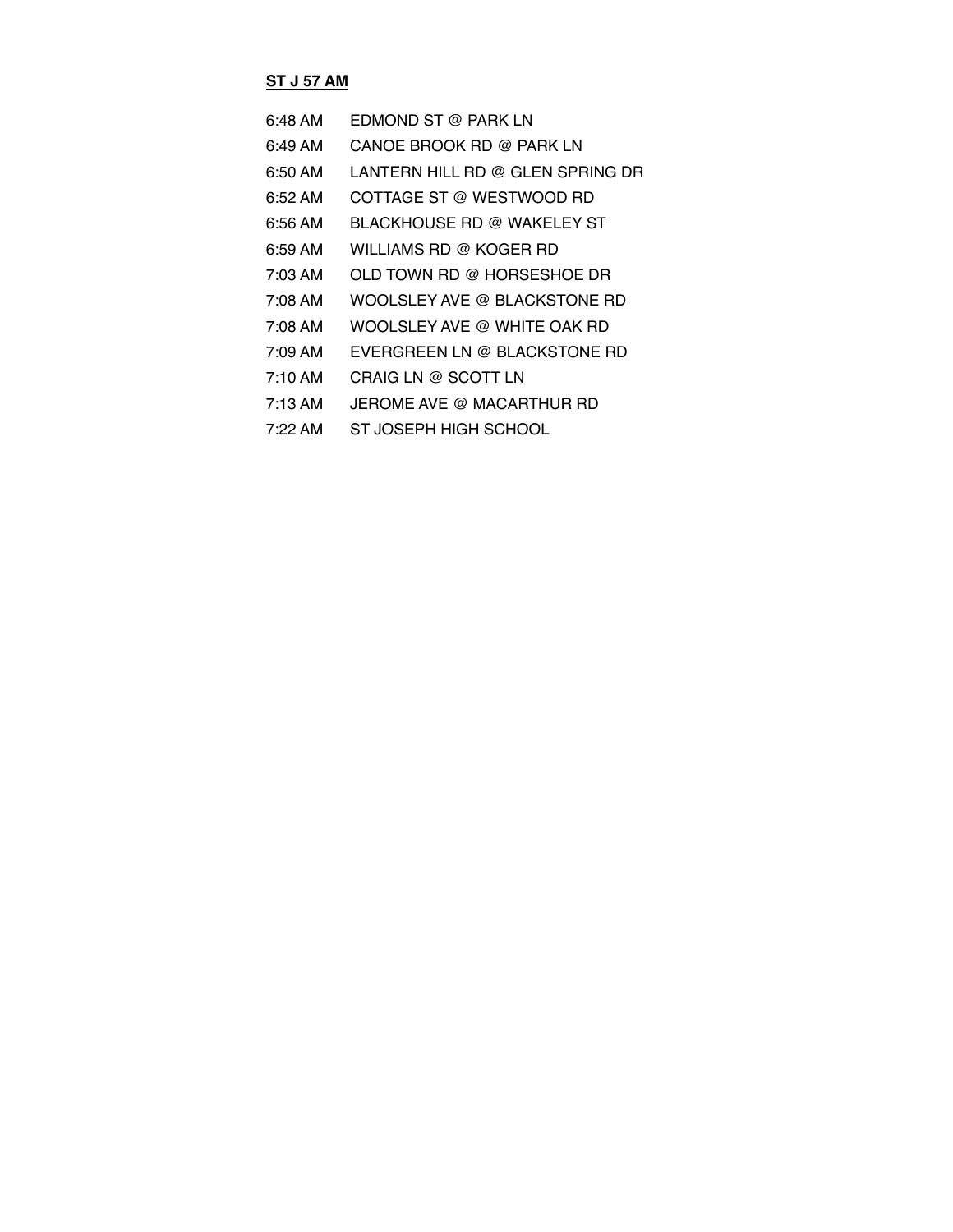## **ST J 58 AM**

| 7:04 AM   | WHITE PLAINS RD @ ANTHONY PL                   |
|-----------|------------------------------------------------|
| 7:07 AM   | BEARDSLEY PKY @ ROUND HILL RD (EAST)           |
| $7:11$ AM | LEFFERT RD @ CAROLINE ST                       |
| $7:16$ AM | UNITY RD @ SAYBROOK RD                         |
| 7:18 AM   | HUNTINGTON TPKE @ ROCKY RIDGE DR               |
| $7:21$ AM | SHELTON RD @ CEMETERY DR                       |
| 7:22 AM   | WOODCREST AVE @ BRIARWOOD TER                  |
| 7:23 AM   | SHELTON RD @ CENTER ST                         |
| 7:25 AM   | HUNTINGTON TPIKE @ CORNFIELD RD                |
| 7:26 AM   | ERWIN ST @ MOUNTAIN HILL ST                    |
| 7:27 AM   | 2050 HUNTINGTON TPKE                           |
| 7:28 AM   | GOLDEN HILL @ DOGWOOD LN                       |
| 7:30 AM   | COPPER KETTLE RD @ IRONWOOD RD @ NORTHFIELD DR |
| 7:30 AM   | IRONWOOD RD @ CHERRYGATE LN                    |
| 7:31 AM   | IRONWOOD RD @ FOXWOOD RD                       |
| 7:34 AM   | HUNTINGTON TPKE @ NICHOLS FARM RD              |
| 7:35 AM   | ST JOSEPH HIGH SCHOOL                          |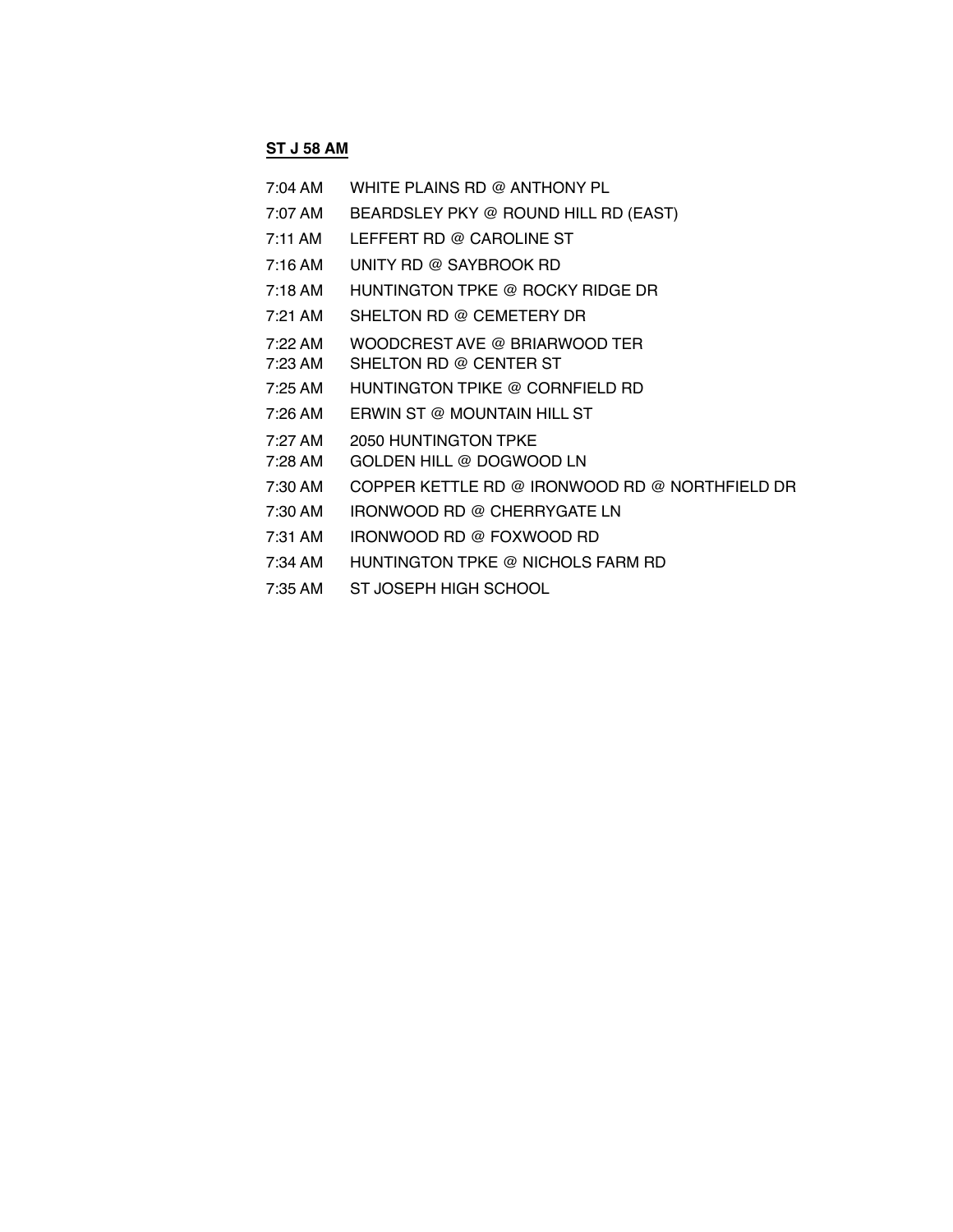### **ST J 59 AM**

- 7:01 AM SABINA RD @ POMONA RD 7:01 AM POMONA RD @ CROCUS LN 7:02 AM 23 SALEM RD 7:04 AM MAIN ST @ WAUNETA RD 7:08 AM BEECHWOOD AVE @ SUNBEAM DR 7:10 AM 91 STONEHOUSE RD 7:14 AM OLD CHURCH HILL RD @ EDGEWOOD AVE 7:15 AM POPLAR ST @ PALISADE AVE 7:16 AM MIDDLEBROOKS AVE @ CANTERBURY LN 7:17 AM CHURCH HILL RD @ REXVIEW CIR 7:24 AM RIVERBEND RD @ PARK ST 7:28 AM 70/68 OLD DIKE RD/69 OLD DIKE RD 7:33 AM SKYVIEW DR @ HILLANDALE TER
- 7:35 AM ST JOSEPH HIGH SCHOOL